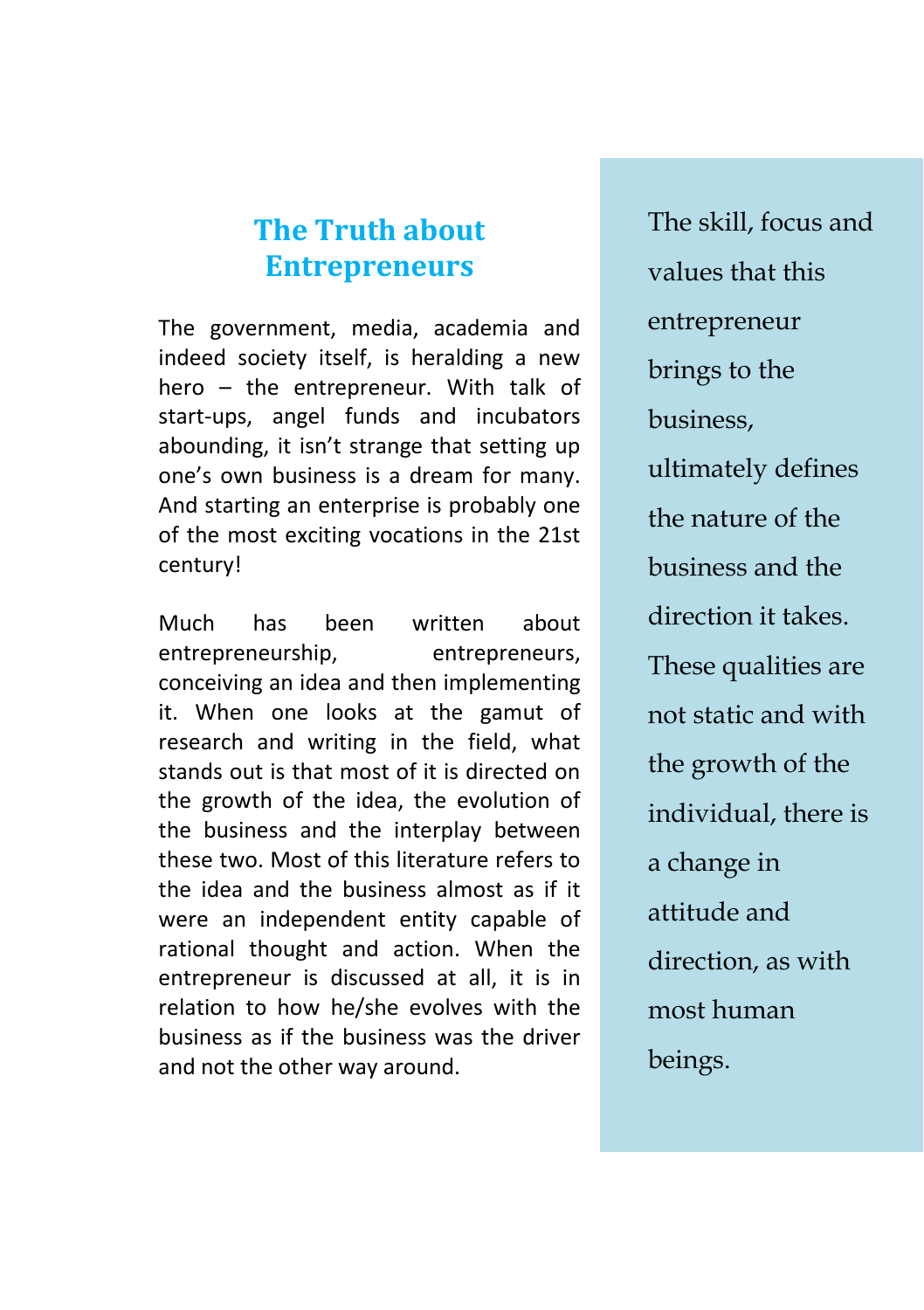Who amongst us has not at one time or the other dreamt of being one? The idea of creating a firm, having a saleable idea and of pursuing one's dreams has appealed to many a person. Few, however, actually make the leap as the security of a salary, perks of high-end jobs, responsibilities of families, and risk

aversion, keep us

tied down.

My personal interest, whether wearing the hat of an investor or simply as an observer of fellow human beings, has always been on the individual entrepreneur(s); more about these qualities in a later section. And yet it is not as if these qualities are static; with the growth of the individual, there is a change in attitude and direction, as with most human beings. And while attitudes and directions may differ, there is often a pattern in terms of how entrepreneurs evolve.

What to me has always stood out has been the metamorphosis of the person(s) behind a new enterprise. Founders of new businesses probably start out like you or me with jobs and careers, but somewhere along the journey they hear the calling and are able to evolve into entrepreneurs, some successfully and others not. They beg, borrow or steal the skills and traits needed to create an enterprise of their own. This is what fascinates me and perhaps this is what made me an investor.

Perhaps the most important part of the journey is – making the decision to become an entrepreneur. Who amongst us has not at one time or the other dreamt of being one? I speak, of course, about first generation entrepreneurs here. The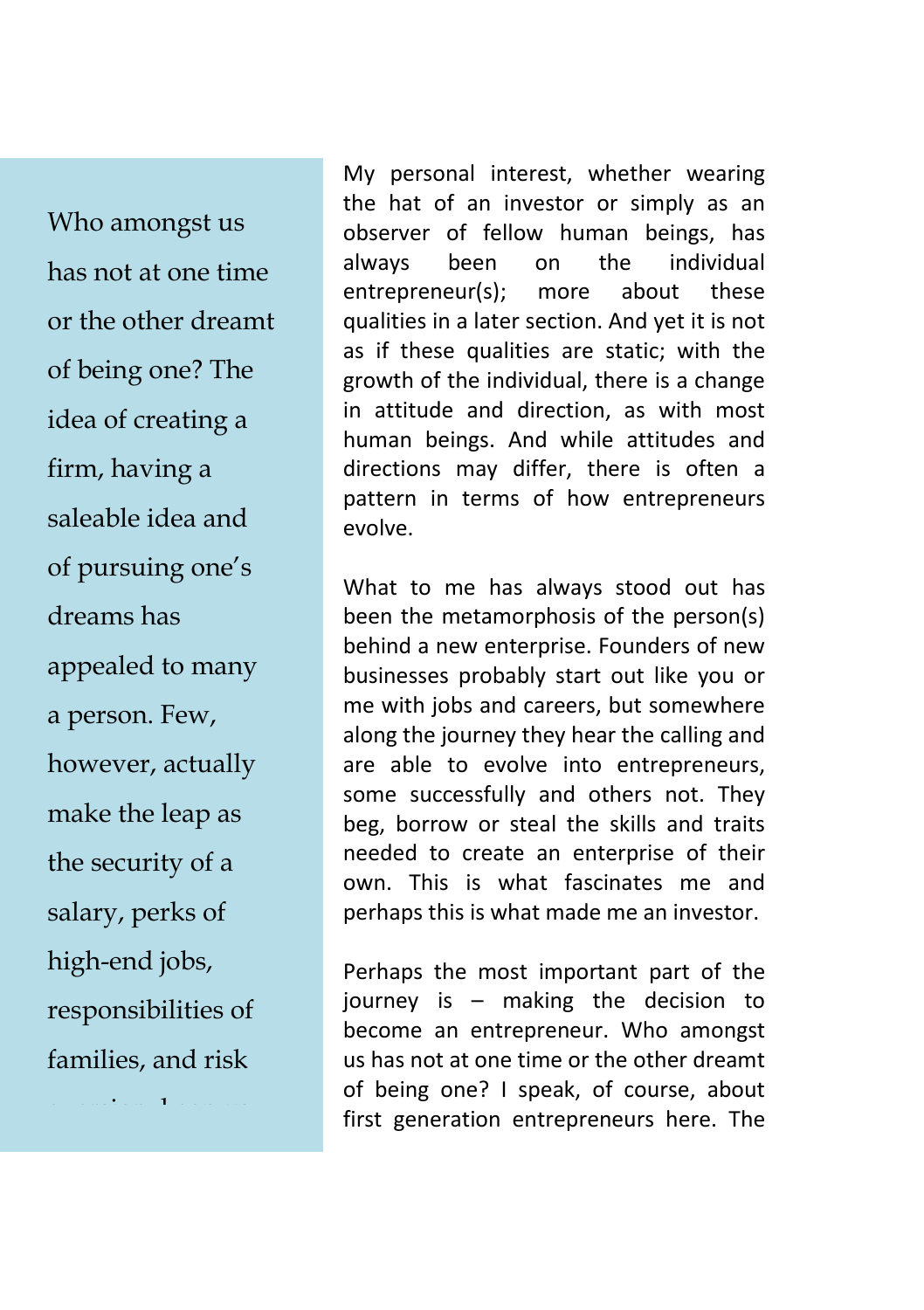idea of creating a firm, having a saleable idea and of pursuing one's dreams has appealed to many a person. Few, however, actually make the leap as the security of a salary, perks of high-end jobs, responsibilities of families, and risk aversion, keep us tied down.

# **The Stages of an Entrepreneur's Growth**

In my experience as an entrepreneur and investor over the last 15 years, I have observed that when professionals turn entrepreneurs, it is generally in the creative or service space. They have some key characteristics which make them stand out as in they occupy a niche space, have a defined style, are passionate about their work and most of all are flexible and have the desire to make customer happy. I also find that most such entrepreneurs are right brained in that they are creative, philosophical and intuitive. More about right brained people in a later section.

## **Stage 1: Lifestyle Entrepreneur**

This is a safe zone as they offer their well-honed professional skills such as that of an artist, lawyer, doctor, or software engineer. By offering these services, they can control quality of services and it is obviously what they know best. Such entrepreneurs have usually created a base of potential clients who are ready to offer them work based on the trust and respect built over the years. It is typical of such entrepreneurs to start out without employees and at most have a partner; the 'product' they are offering is generally their own creativity and skill. Not employing others is often a financial decision but just as often to do with quality control, but once the business hits the mark, they often start to build a team. They start out working out of their own homes and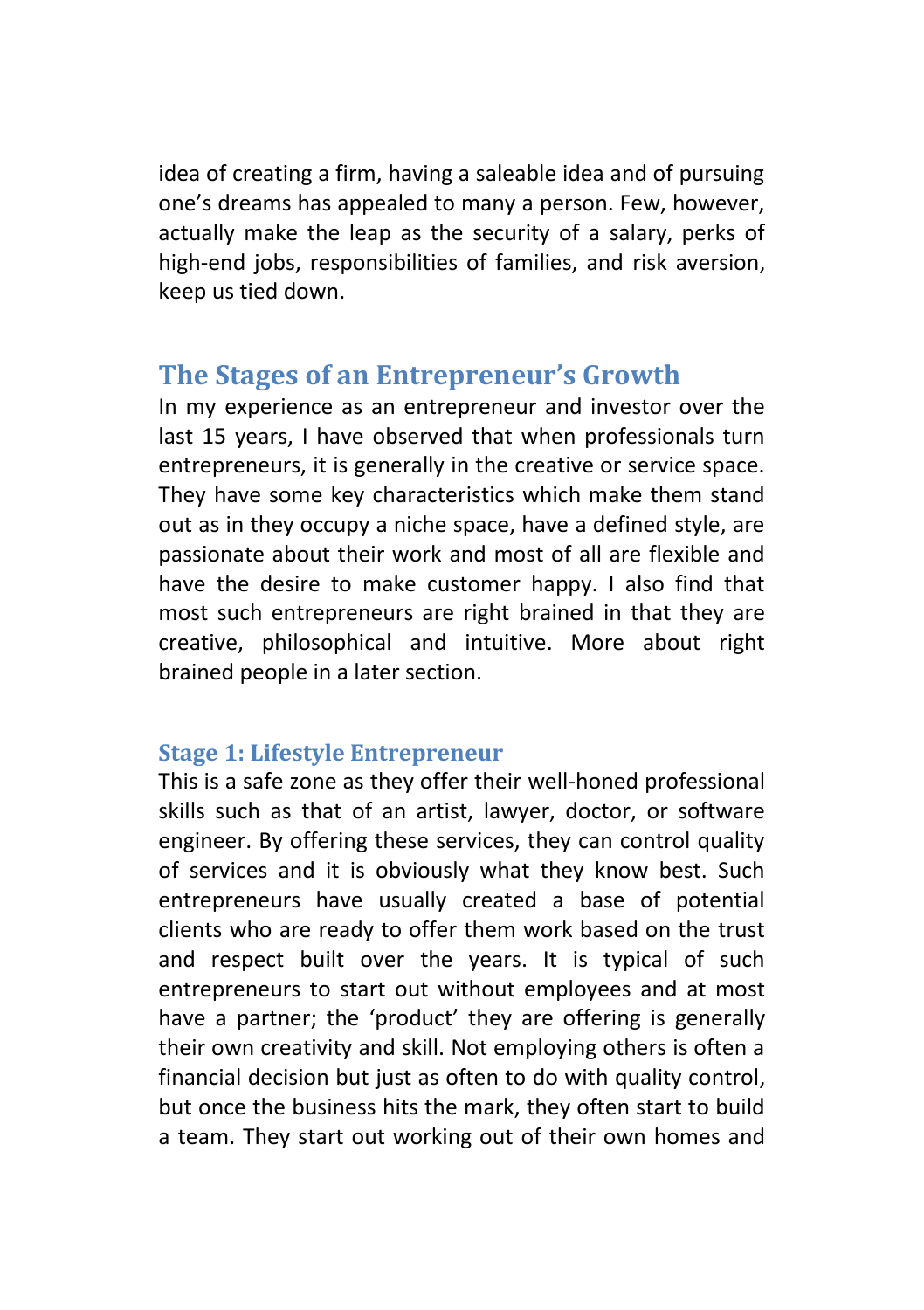A classic example of a lifestyle entrepreneur is photographer Atul Kasbekar or designer Sabyasachi. Both have their own studios, a range of services and products that they offer, but it is their own creative input which keeps the brand in demand.

garages and use family and friends as resources. This first stage is what I call the '*lifestyle entrepreneur*' such as a design consultant, an architect or a chef who opens his own restaurant. Lifestyle entrepreneurs can be successful but their focus is almost entirely on money. Classic examples is photographer like Atul Kasbekar or a designer such as Sabyasachi who have their own studios, a range of services and products respectively that they offer, but it is their own creative input which keeps the brand in demand.

There are some classic challenges that face the lifestyle entrepreneur. For small entrepreneurs, it is not just the idea of setting up an enterprise, but also perceived perks which appeal, such as working for oneself, not working for a large corporation, generating wealth, etc. are the main drivers. People who are driven by such motives find that they run out of steam fairly early, unless these drivers change along the way. In addition, despite having a team once they grow to a certain size, the entrepreneur is at the head of the business. Fatigue ensues from being the face of the brand as well as responsible for the overall growth of the business. Feeling overwhelmed and lonely and always under stress are typical of this stage. But perhaps the biggest problem is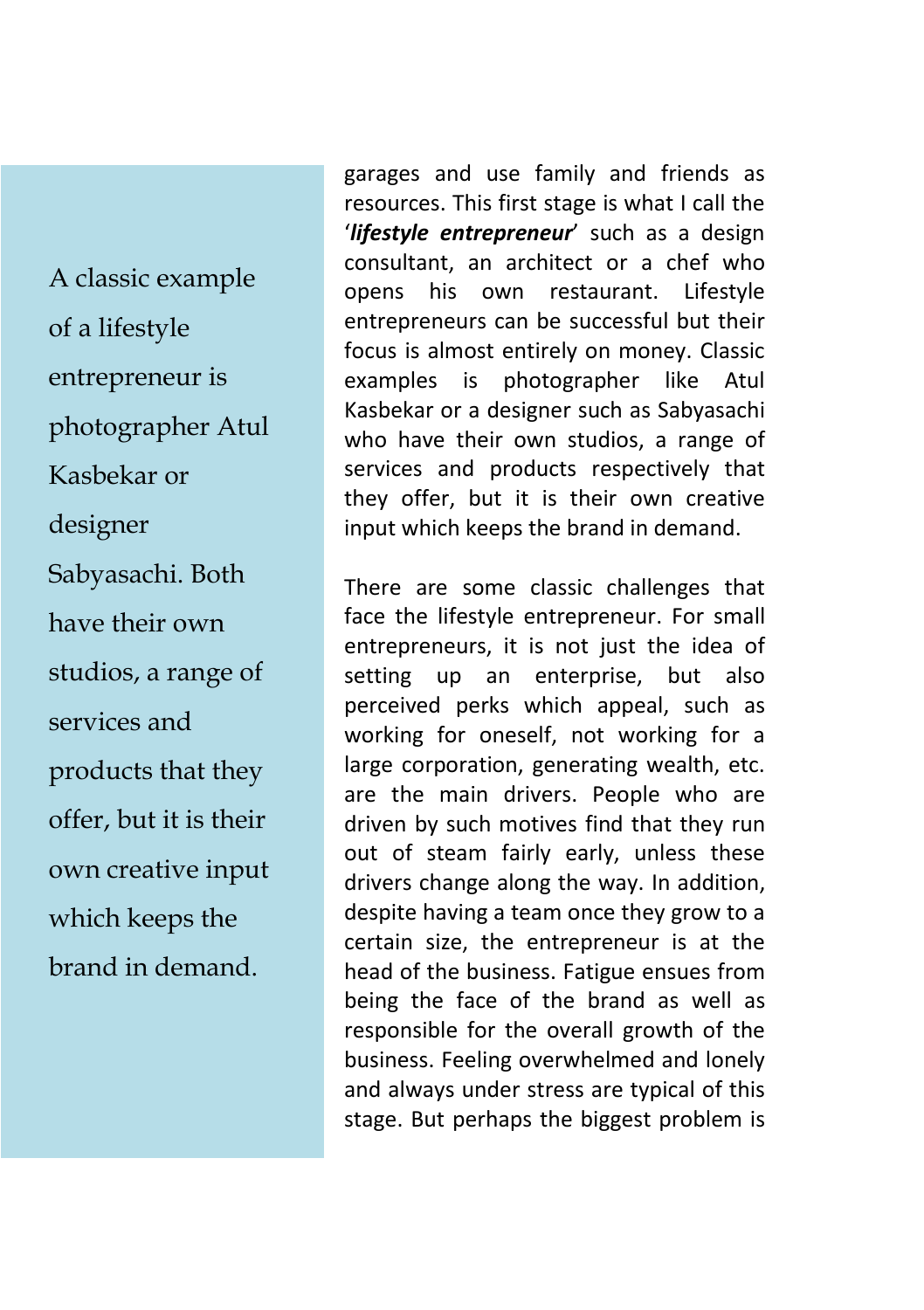the inability to institutionalise the business and ensure scalability due to the nature of the industry, especially in the creative or service industries. For example, A.R. Rahman the music composer, who has built up a huge name for himself, would be unable to build a large enterprise in his core area as a music composer.

#### **Stage 2: Trader Entrepreneur**

Lifestyle Entrepreneurs, especially those who are in the creative and knowledge industry, generally do not scale beyond a point and many such businesses do not survive beyond the lifetime of the entrepreneur. Their emphasis is on quality and flexibility and the successful ones have a loyal customer following due to the personal brand of the owner. Some Lifestyle Entrepreneurs, however, start to get more work than they can handle and migrate to the next level, which I call '*Trader Entrepreneur*'.

In this new stage the entrepreneur starts to build a team and hire a few junior people with similar domain expertise for operations and delivery, while he continues to retain control of the firm. Trader Entrepreneurs typically make money by differential wages or labour

Law and Chartered Accountant firms are good examples of Trader Entrepreneurs.

### Trader

Entrepreneurs typically make money by differential wages or labour arbitrage for example small law or IT firms.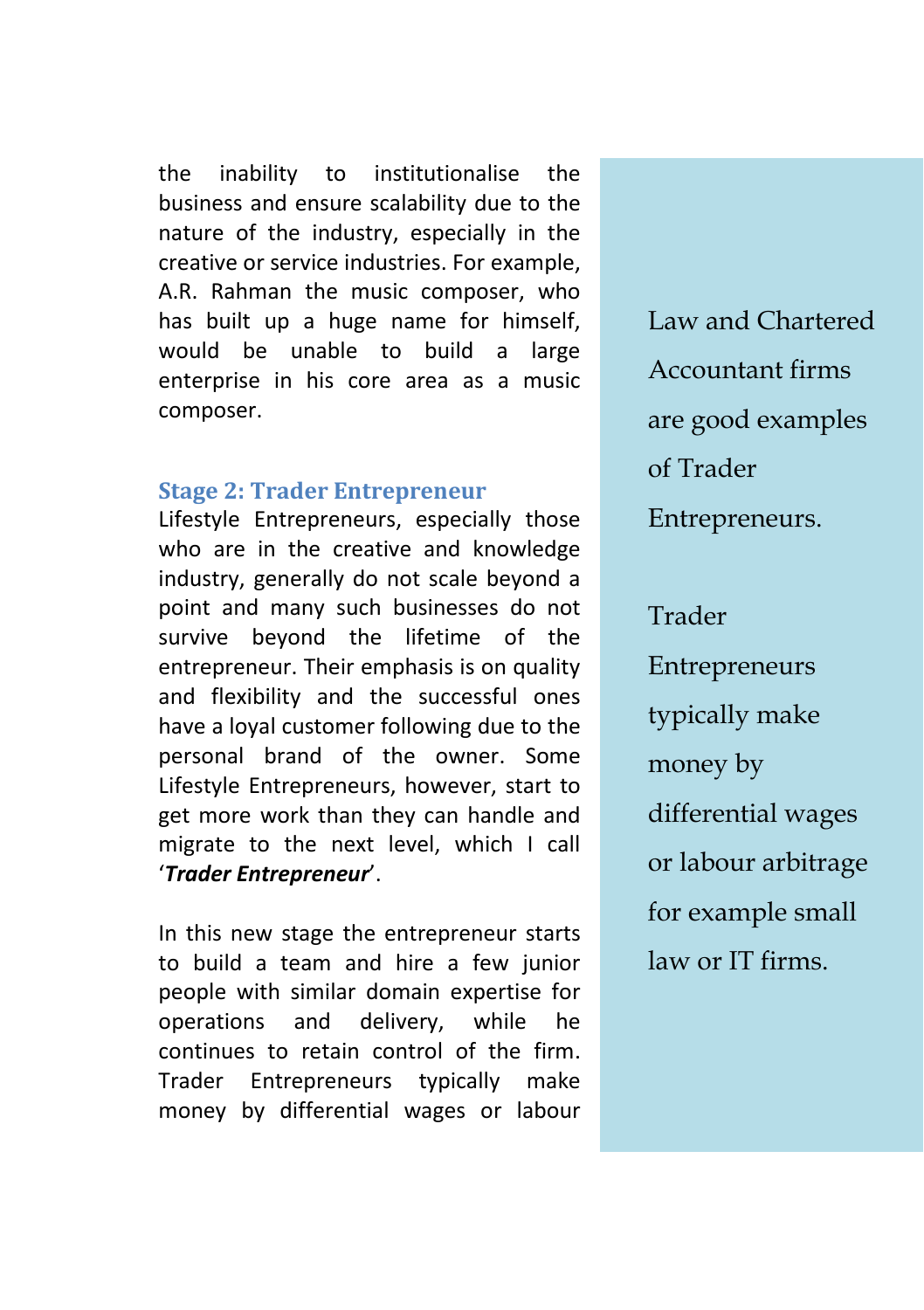arbitrage for example small law or IT firms. Another hallmark of this level is that they hesitate to share power or raise external funds to expand fearing loss of control. Admittedly, this stage has benefits such as having employees to carry out day to day operations and sharing the workload. On the other hand the burden of bringing in business rests entirely with the business owner. Many entrepreneurs, after having run the business for some years, begin to realise the problem of scale and that the business is unlikely to survive beyond them. Need examples here.

#### **Stage 3: Scale Entrepreneur**

Those Trader Entrepreneurs that realise the non-scalable nature of their businesses and begin to explore opportunities, form the third stage. I call them '*Scale Entrepreneurs*'. These entrepreneurs are complex beings. They want to build businesses that can run without them in future. The Scale Entrepreneur essentially plays the role of an aggregator where he invests some money as well as raises capital from others and then hires a team to operate the business. He hires professionals who can run the company without him being involved in day-to-day matters. Such an entrepreneur is not averse to selling his shares in the business to retire or set up new ventures as did Sabeer Bhatia, the founder of Hotmail. Scale Entrepreneurs are typically left brained, which means that they are logical, rational and analytical. I will talk about right and left brained characteristics in detail in a later section. Celebrity TV Chef Sanjeev Kapoor is a classic example, who started off as a professional chef, gained celebrity status with his TV show and leveraged that to open a chain of franchised restaurants and ready to eat food such as pickles.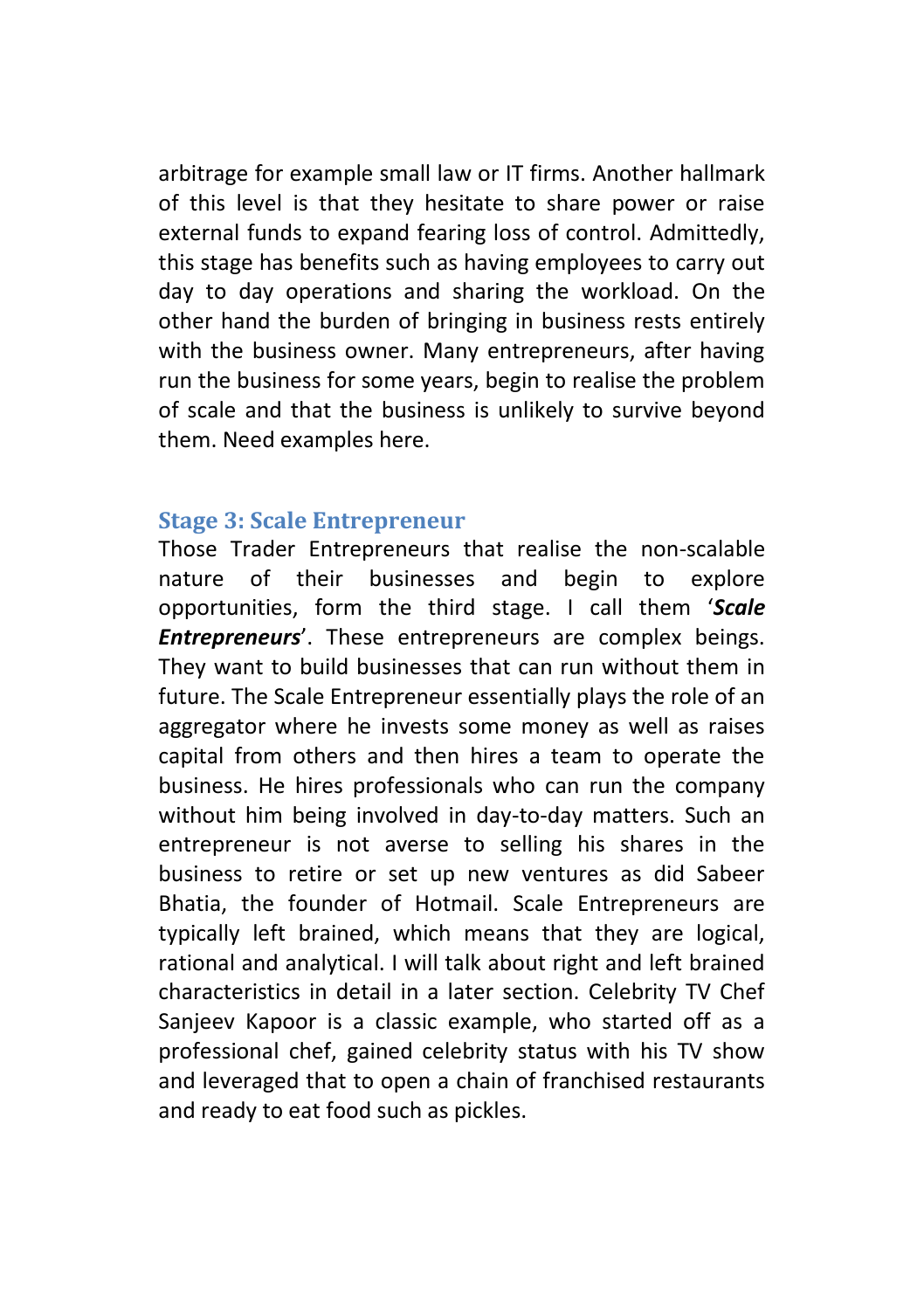These three stages are more about size of operations and the entrepreneur's desire for scale. These stages are not necessarily linear in order and I am not suggesting that entrepreneurs must progress from one level to the next. The nature of the business and the sector it serves, determines which stage the business starts in and which stage it evolves in. However, they are driven by different kinds of intelligences. If one were to apply Gardner's theory of multiple intelligences in this context, I would say that Lifestyle Entrepreneurs leverage on the five basic cognitive intelligences – Spatial, Linguistic, Logical-mathematical, Bodily-kinaesthetic, and Musical. Given the scale and the size of their businesses, Trader Entrepreneurs require a high level of emotional intelligence, or what Gardner calls Interpersonal and Intrapersonal intelligence. And Scale Entrepreneurs are driven by Intrapersonal Intelligence and perhaps even Existential or Spiritual Intelligence, a construct which Gardner did not formally include in his multiple intelligence theory but has accepted as a viable concept.

No matter which stage an entrepreneur is in, s/he is by nature a restless being, constantly looking for new opportunities

Celebrity TV Chef Sanjeev Kapoor is a classic example, who started off as a professional chef, gained celebrity status with his TV show and leveraged that to open a chain of franchised restaurants and ready to eat food such as pickles.